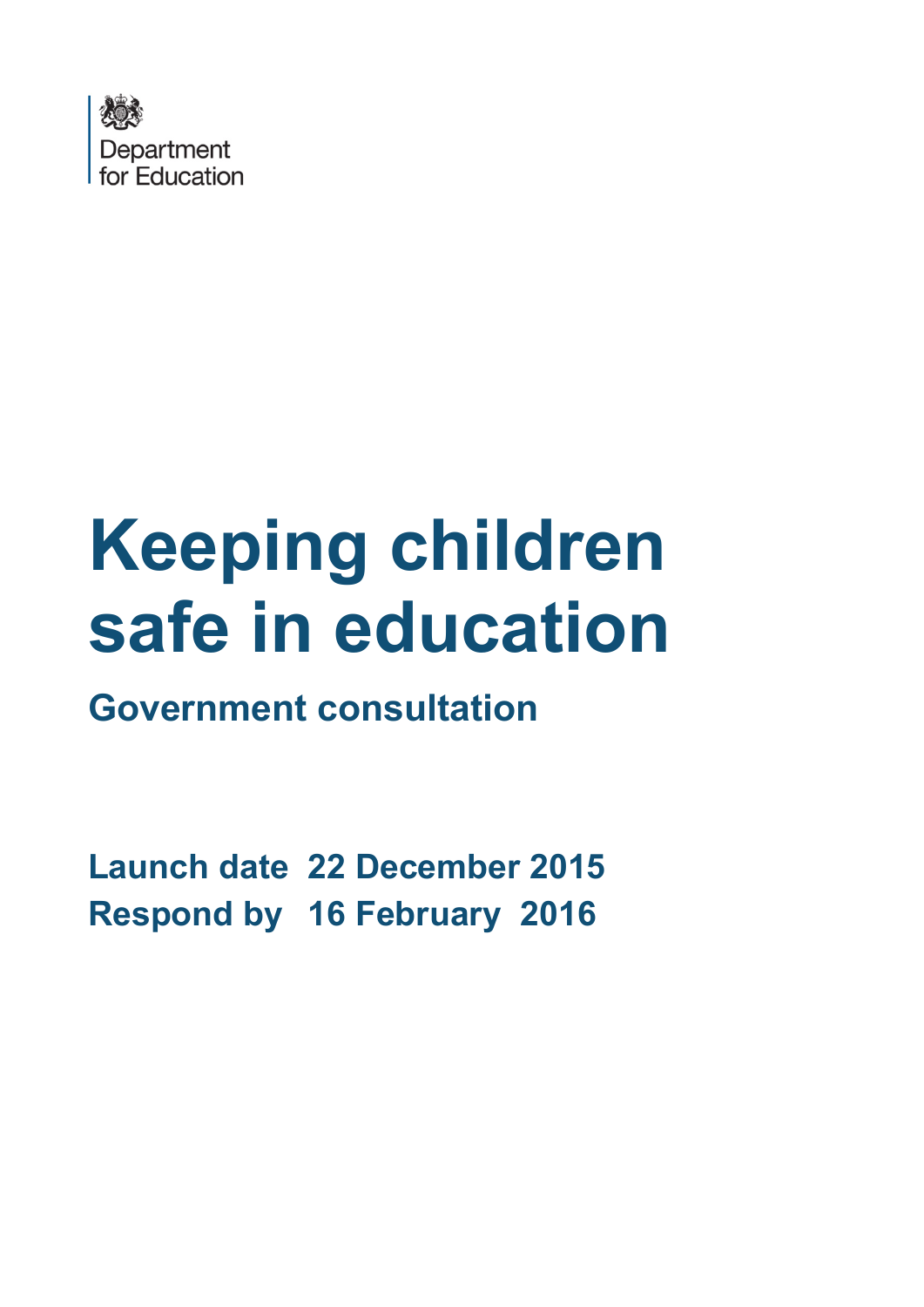# **Contents**

| Introduction            | 3               |
|-------------------------|-----------------|
| Who this is for         | 3               |
| Issue date              | 3               |
| <b>Enquiries</b>        | 3               |
| Additional copies       | 3               |
| The response            | 3               |
| About this consultation | 5               |
| Respond online          | 5               |
| Other ways to respond   | $6\phantom{1}6$ |
| Deadline                | $6\phantom{1}6$ |
| Summary                 | $\overline{7}$  |
| Background              | $\overline{7}$  |
| Proposals and rationale | $\overline{7}$  |
| Questions               | $\overline{7}$  |
| Part 1                  | 8               |
| Background              | 8               |
| Proposals and rationale | 8               |
| Questions               | 9               |
| Part 2                  | 10              |
| Background              | 10              |
| Proposal and rationale  | 10              |
| Questions               | 11              |
| Annexes                 | 13              |
| Background              | 13              |
| Proposals and rationale | 13              |
| Questions               | 13              |
|                         |                 |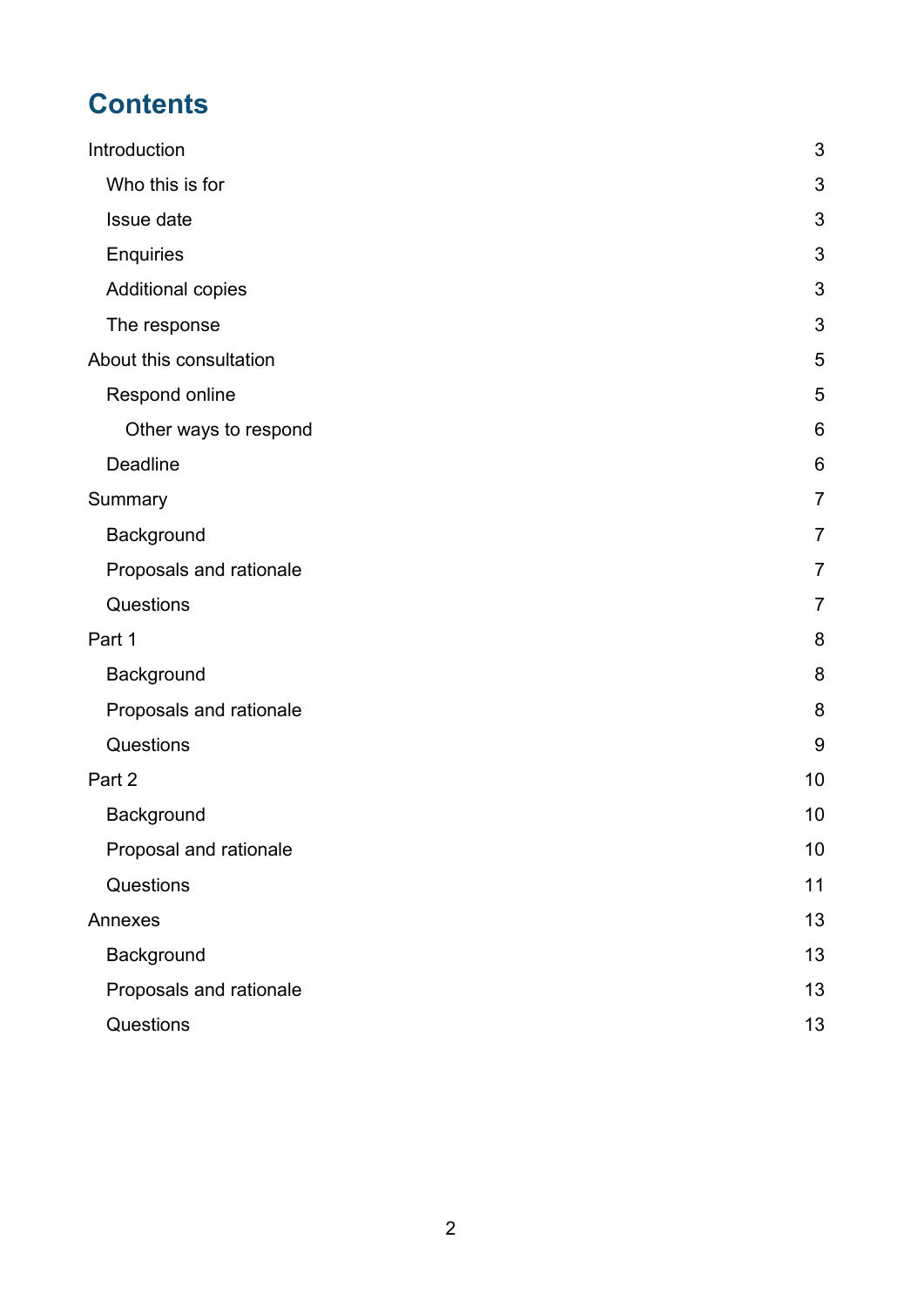# <span id="page-2-0"></span>**Introduction**

The purpose of this consultation is to seek views about proposed changes to the statutory guidance *[Keeping Children Safe in Education July 2015](https://www.gov.uk/government/publications/keeping-children-safe-in-education--2)*. These are set out at pages 6-13.

#### <span id="page-2-1"></span>**Who this is for**

- School and college staff
- Governing bodies, proprietors and management committees
- Children's services
- Professionals working in social care
- Teaching Unions
- Safeguarding practitioners

#### <span id="page-2-2"></span>**Issue date**

The consultation was issued on 22 December 2015. As the consultation was issued over the Christmas period we have ensured that there is adequate time when schools and colleges return from the Christmas break for the consultation to be considered.

#### <span id="page-2-3"></span>**Enquiries**

If your enquiry is related to the policy content of the consultation you can contact the team at: [Safeguarding.SCHOOLS@education.gsi.gov.uk.](mailto:Safeguarding.SCHOOLS@education.gsi.gov.uk)

If your enquiry is related to the DfE e-consultation website or the consultation process in general, you can contact the DfE Ministerial and Public Communications Division by email: [consultation.unit@education.gsi.gov.uk](mailto:consultation.unit@education.gsi.gov.uk) or by telephone: 0370 000 2288 or via the [DfE Contact us page.](https://www.education.gov.uk/help/contactus)

#### <span id="page-2-4"></span>**Additional copies**

Additional copies are available electronically and can be downloaded from [GOV.UK DfE](https://www.gov.uk/government/publications?keywords=&publication_filter_option=consultations&topics%5B%5D=all&departments%5B%5D=department-for-education&official_document_status=all&world_locations%5B%5D=all&from_date=&to_date=&commit=Refresh+results)  [consultations.](https://www.gov.uk/government/publications?keywords=&publication_filter_option=consultations&topics%5B%5D=all&departments%5B%5D=department-for-education&official_document_status=all&world_locations%5B%5D=all&from_date=&to_date=&commit=Refresh+results)

#### <span id="page-2-5"></span>**The response**

The results of the consultation and the Department's response will be [published on](https://www.gov.uk/government/publications?departments%5B%5D=department-for-education&publication_filter_option=consultations)  [GOV.UK](https://www.gov.uk/government/publications?departments%5B%5D=department-for-education&publication_filter_option=consultations) in Spring 2016. Subject to Ministerial approval we hope to publish the revised guidance in advance of its start date as part of our consultation response, in order to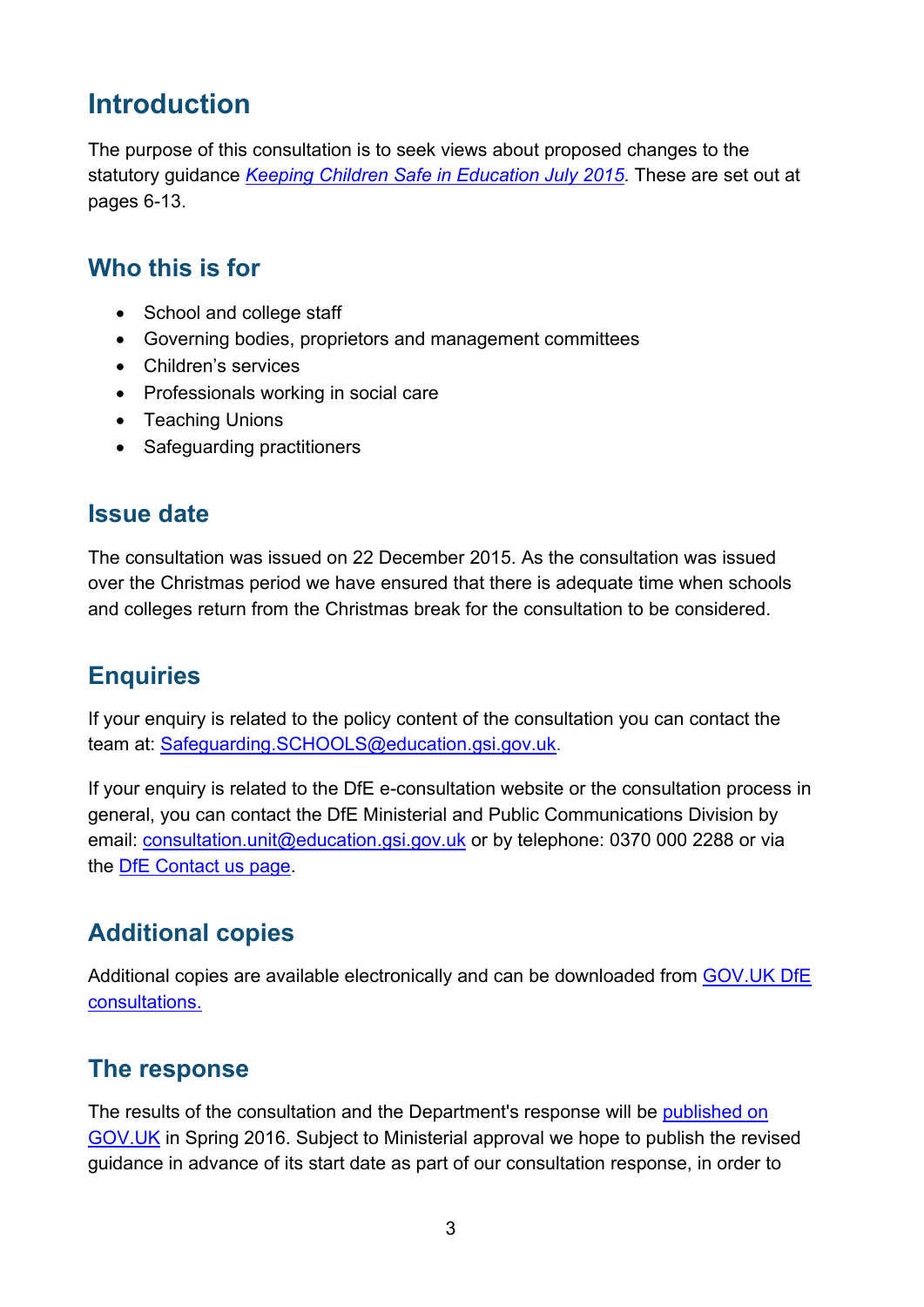give schools and colleges time to consider and act upon any new requirements. The revised guidance will come into effect for the beginning of the new school year in September 2016.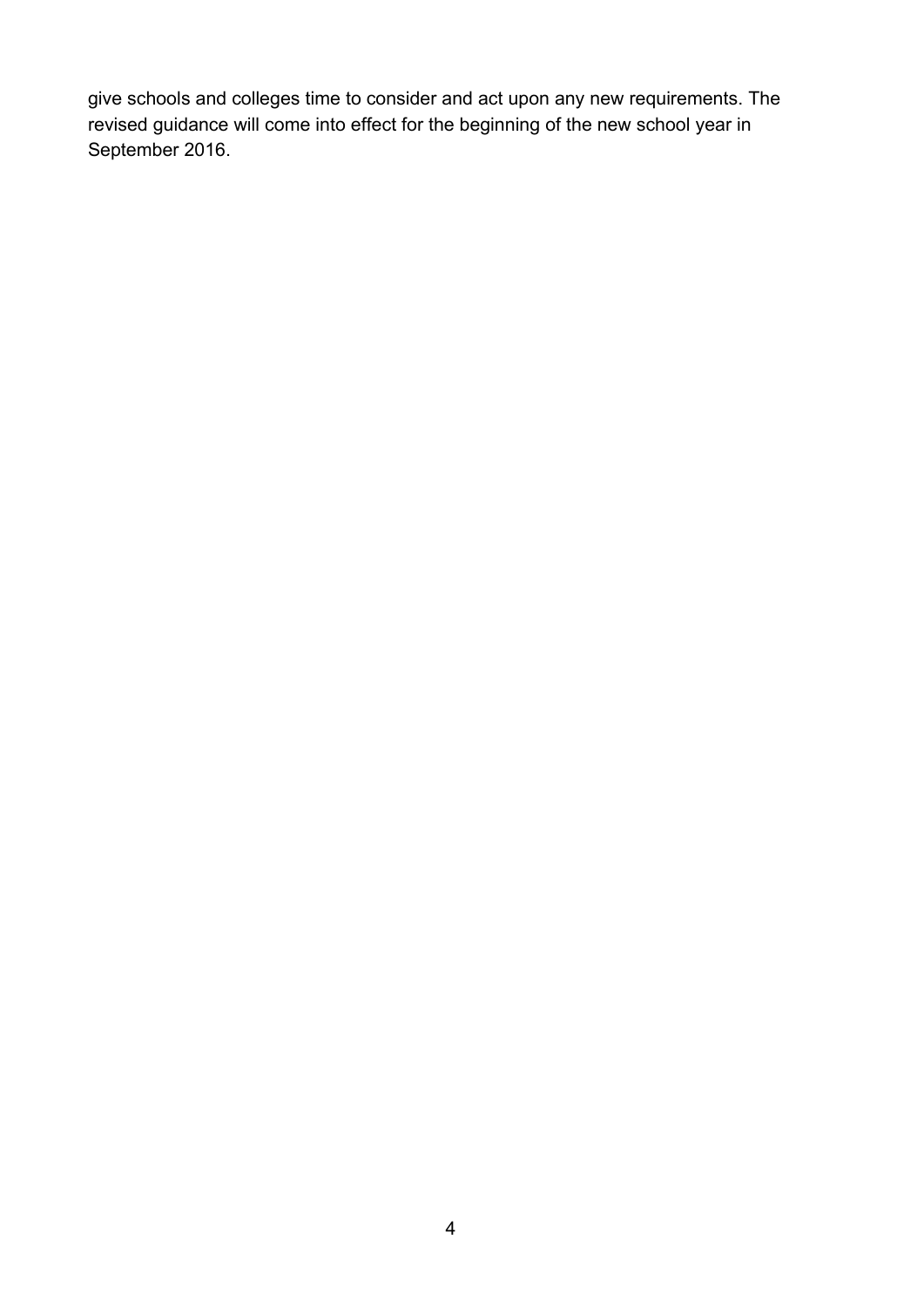# <span id="page-4-0"></span>**About this consultation**

This consultation document explains a number of proposed changes to the existing statutory guidance. These include:

- Changes to the "Summary" to reinforce the importance of Part One as a starting point for all staff in schools and colleges to read and **understand**;
- Increasing the focus on the importance of a child centred and coordinated approach to safeguarding;
- Emphasising further the role that individual staff play in safeguarding and the fact it is **everyone's** responsibility;
- Highlighting the importance of early help and how it sits in the wider safeguarding system;
- Highlighting the importance of data sharing;
- Clarification on the role of the designated safeguarding lead and cover for the role;
- A new section to cover online safety;
- Aligning and clarifying training requirements for the designated safeguarding lead and staff;
- Updating the inspection section to reflect the Ofsted framework; and
- A new section covering children with special educational needs and disabilities.

We have provided a copy of the proposed revised quidance and it is published alongside this document.

Annex F in the guidance is a table of changes.

Please note apart from one change to Part 3 (which reflects the recent requirement for a check to be carried out on new appointments to management positions in independent schools) the changes proposed impact Parts 1 and 2 of the guidance (and the related Annexes). Further consideration will be given to determine whether Parts 3 and 4 of the guidance would benefit from further revision and, if so, these matters would be consulted on separately.

We would like to hear your views on our proposals.

## <span id="page-4-1"></span>**Respond online**

To help us analyse the responses please use the online system wherever possible. Visit [www.education.gov.uk/consultations](http://www.education.gov.uk/consultations) to submit your response.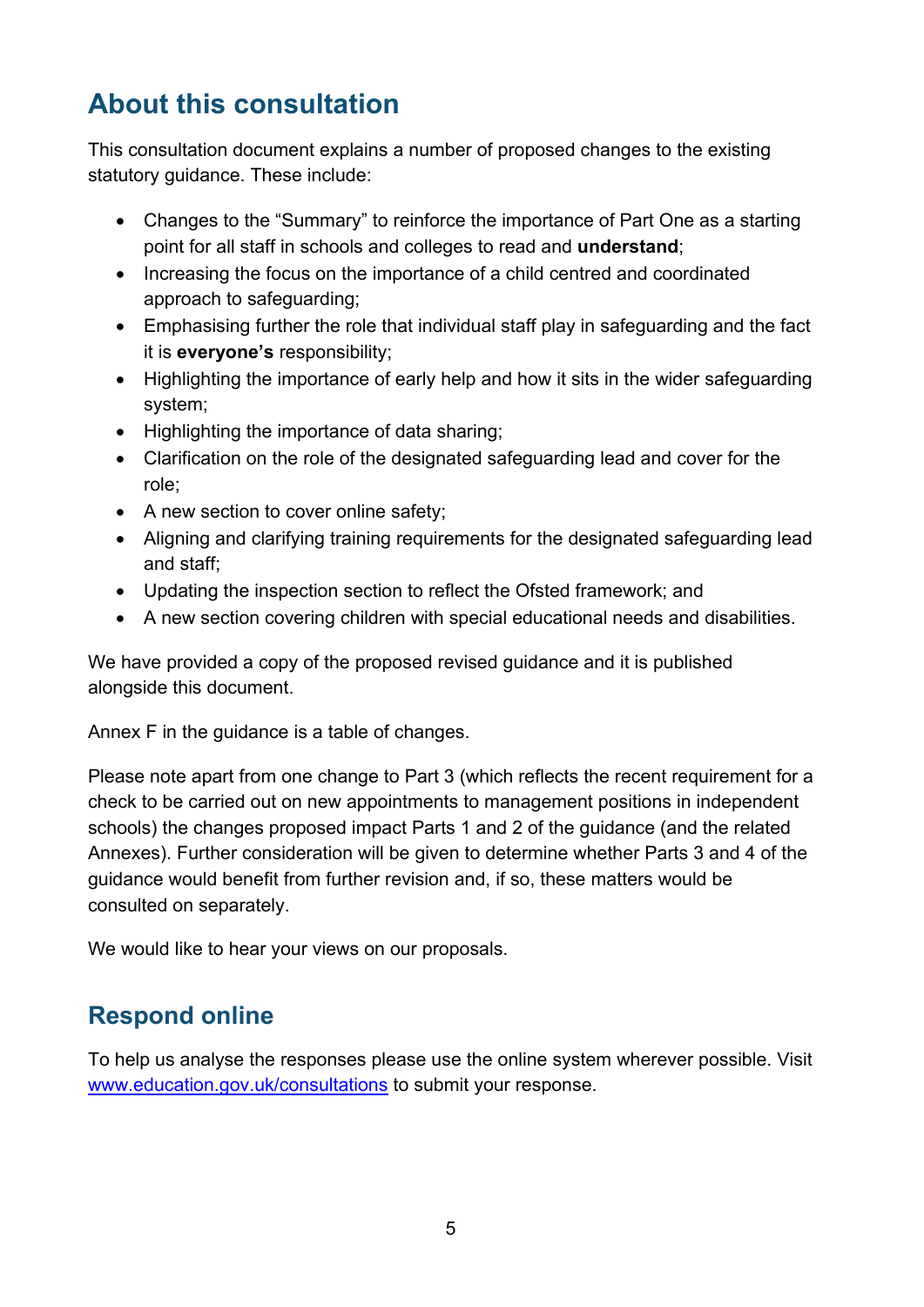#### <span id="page-5-0"></span>**Other ways to respond**

If for exceptional reasons you are unable to use the online system, for example because you use specialist accessibility software that is not compatible with the system, you may download a word document version of the form and email or post it.

#### **By email**

• Safeguarding.SCHOOLS@education.gsi.gov.uk

#### **By post**

Keeping Children Safe in Education Consultation Department for Education Level 3, Bishopsgate House Feethams **Darlington** DL1 5QE

#### <span id="page-5-1"></span>**Deadline**

The consultation closes on 16 February 2016.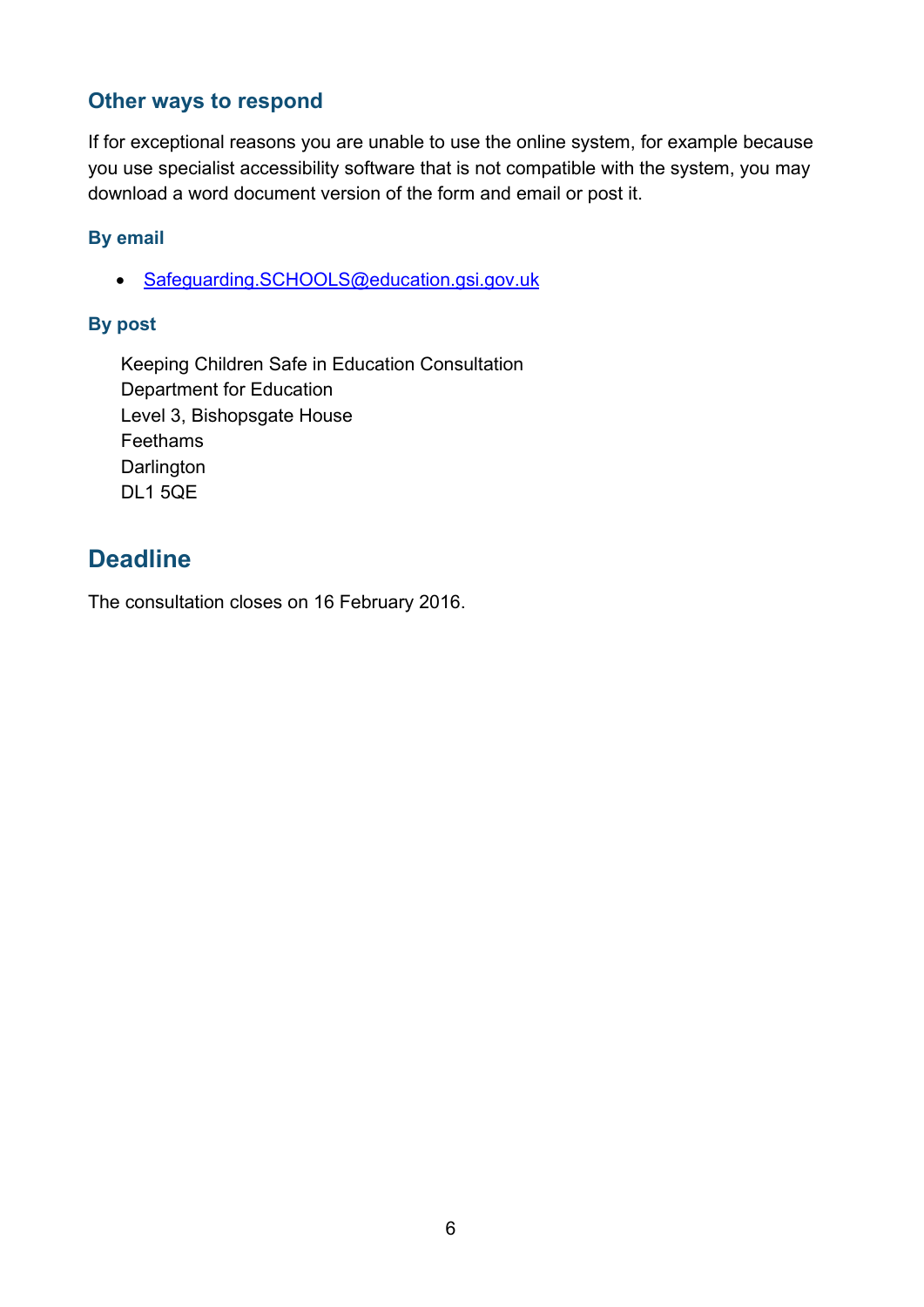# <span id="page-6-0"></span>**Summary**

## <span id="page-6-1"></span>**Background**

The summary section sets out the legal background regarding Keeping children safe in education and who the guidance is for.

### <span id="page-6-2"></span>**Proposals and rationale**

We have reordered the paragraphs so they flow in a logical order

We have provided clarity as to what "must have regard means".

We have strengthened the importance of the guidance; governing bodies, proprietors and management committees should not only ensure that all their staff read at least Part 1 of Keeping children safe in education but, in addition, ensure that all their staff **understand** at least Part 1. Our assumption is the majority of good schools already ensure that all staff understand their safeguarding responsibilities. The emphasis on "understand" will discourage the culture in a minority of schools that see reading Part 1 as a box ticking exercise- rather than a critical part of the safeguarding process. However we want to test this assumption via this consultation.

## <span id="page-6-3"></span>**Questions**

- 1. Should governing bodies, proprietors and management committees be required to ensure that all staff should not only read at least Part 1 but also **understand** it?
- 2. Will the new emphasis on "understand" lead to you changing process or procedure in your school? Please provide details.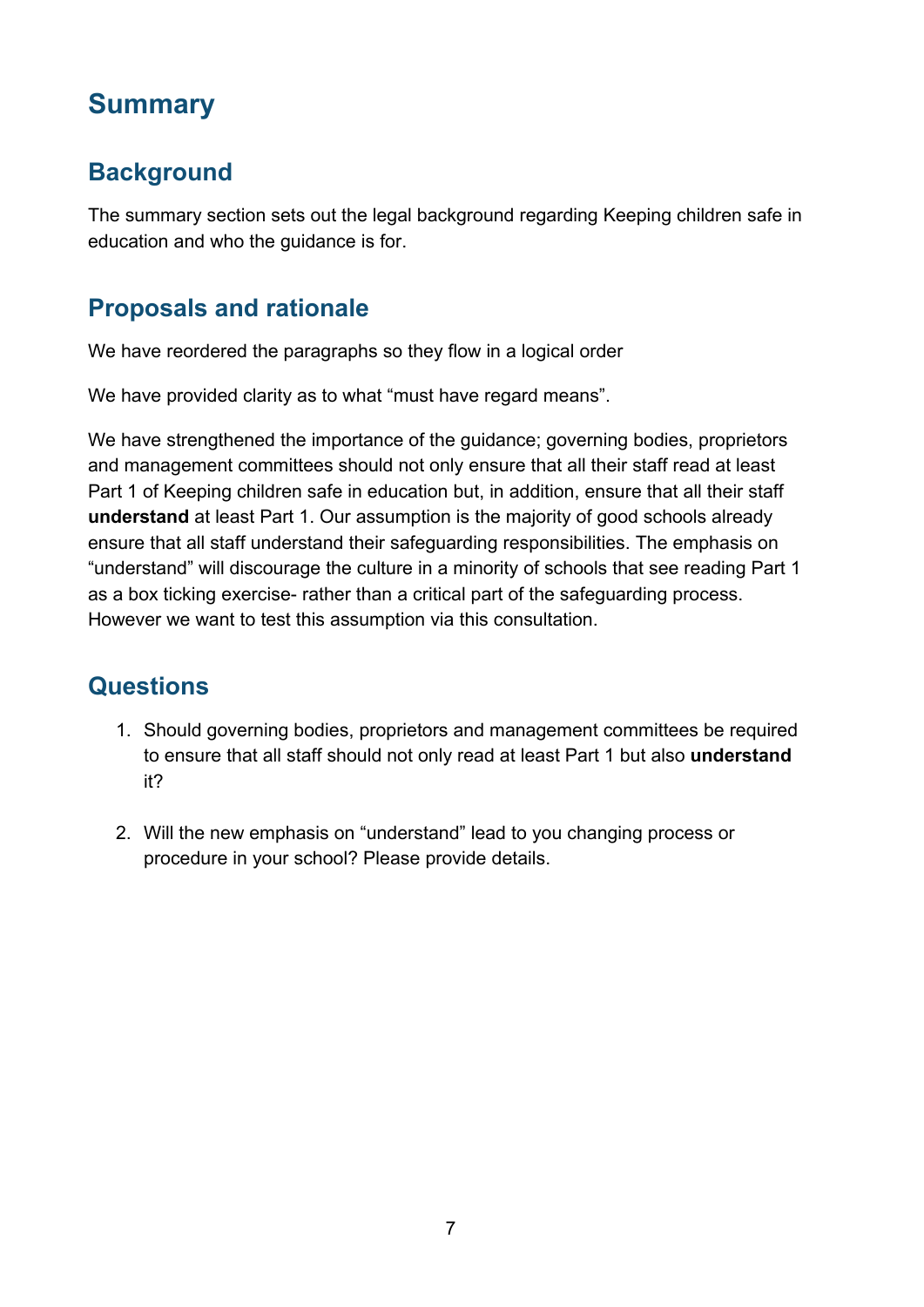# <span id="page-7-0"></span>**Part 1**

#### <span id="page-7-1"></span>**Background**

Part 1 provides safeguarding information for all staff. All staff should read and understand this Part.

Part 1 provides background to the broader safeguarding environment that all schools and colleges operate in.

Part 1 provides detailed information for school and college staff on what they should know, what they should look out for, and what they should do if they have a concern regarding a child, a staff member or safeguarding practices.

Where appropriate, Part 1 provides links to additional information and guidance.

#### <span id="page-7-2"></span>**Proposals and rationale**

Part 1 is designed to be a standalone starting point with regards to safeguarding for all school and college staff. It should provide the basics staff need from day one, to be aware of their safeguarding responsibilities, and provide links where appropriate to further detailed guidance.

It is important that school and college staff understand the broader safeguarding environment within which they operate. As such, additional background information has been added to the beginning of Part 1 - "A child centred and coordinated approach to safeguarding" (para 1-3). It sets out the context of the broader safeguarding system.

As Part 1 is focused on what school and college staff need to know the sub-title heading "The role of the school and college" has been removed as this information sits more comfortably under other sub headings in Part 1 and in some instances in Part 2.

In the section "The role of school and college staff" (para 6-11) additional information has been provided on the role of staff with regards to interaction with the designated safeguarding lead, early help and referrals to children's social care. It should be clear to all staff that they have a vital role to play in safeguarding children - there can be no room for any doubts with regards to the individual responsibility of all staff in schools and colleges when it comes to safeguarding children.

The section "What school and college staff need to know" (para 12-13) has been amended to reflect the importance of all staff being aware of and understanding appropriate policies as well as the systems that are in place more generally regarding early help and statutory assessments.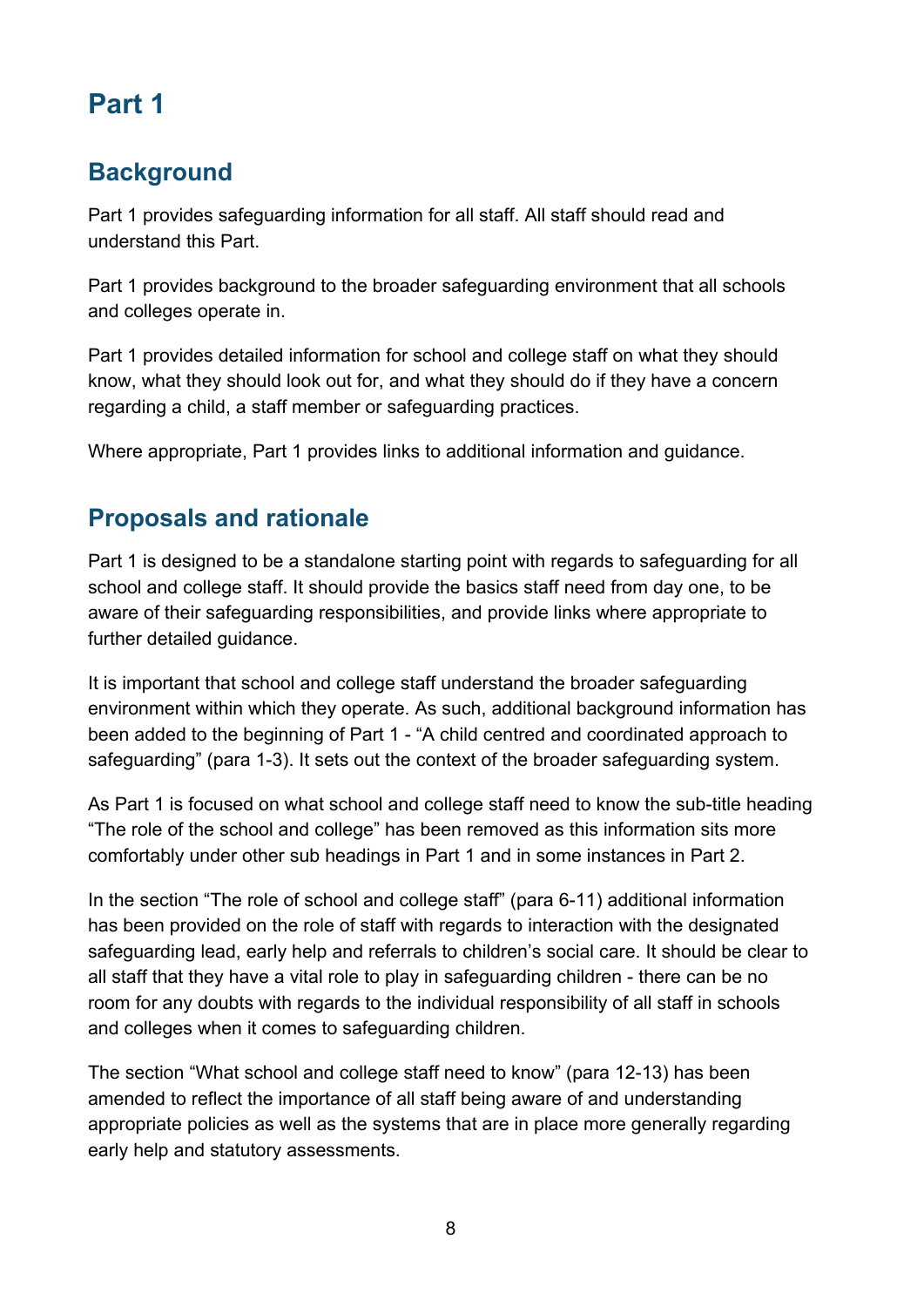The section "What school and college staff should look out for" (para 14-17) has been amended to highlight the useful examples of potential signs of abuse and neglect that are available in the Departmental advice: What to do if you are worried a child is being abused 2015 - Advice for practitioners.

As arguably the most important part of the document, "What school and college staff should do if they have concerns about a child" (para 18-25) has been stripped back to make it as simple as possible and focus on the importance of making a referral as and when appropriate.

Information regarding what to do with allegations against a headteacher where the head is the sole proprietor of the school have been moved from Part 2 into the "What school and college staff should do if they have concerns about another staff member" (para 26) section.

The flow chart on page 10 has been updated to provide more information and a simpler flow for what should happen where there are concerns about a child.

As Part 1 should be the minimum read for all staff with regards to Keeping children safe in education it is currently published [\(see here\)](https://www.gov.uk/government/publications/keeping-children-safe-in-education--2) as a stand-alone document and sits alongside the full version of Keeping children safe in education. We have received mixed feedback on presenting Part 1 in this way. Some suggest it makes it more accessible, easier to print and as such more likely to be read and understood. Others say it is confusing to publish Part 1 alongside the full version which already includes Part 1 anyway. We would be grateful for your views on this.

#### <span id="page-8-0"></span>**Questions**

- 3. Does the section "The role of school and college staff" make clear that safeguarding is **everyone's** responsibility?
- 4. Does "What school and college staff should do if they have concerns about a child" provide a simple and easy to follow message with regards to referrals?
- 5. Is the new flow chart on page 10 an improvement compared to the old flow chart that it replaces?
- 6. What changes would you propose to improve the effectiveness of Part 1?
- 7. Does it help to publish Part 1 as a standalone document?
- 8. Will the proposed changes to Part 1 require you to adjust your safeguarding policies and procedures? Please provide details.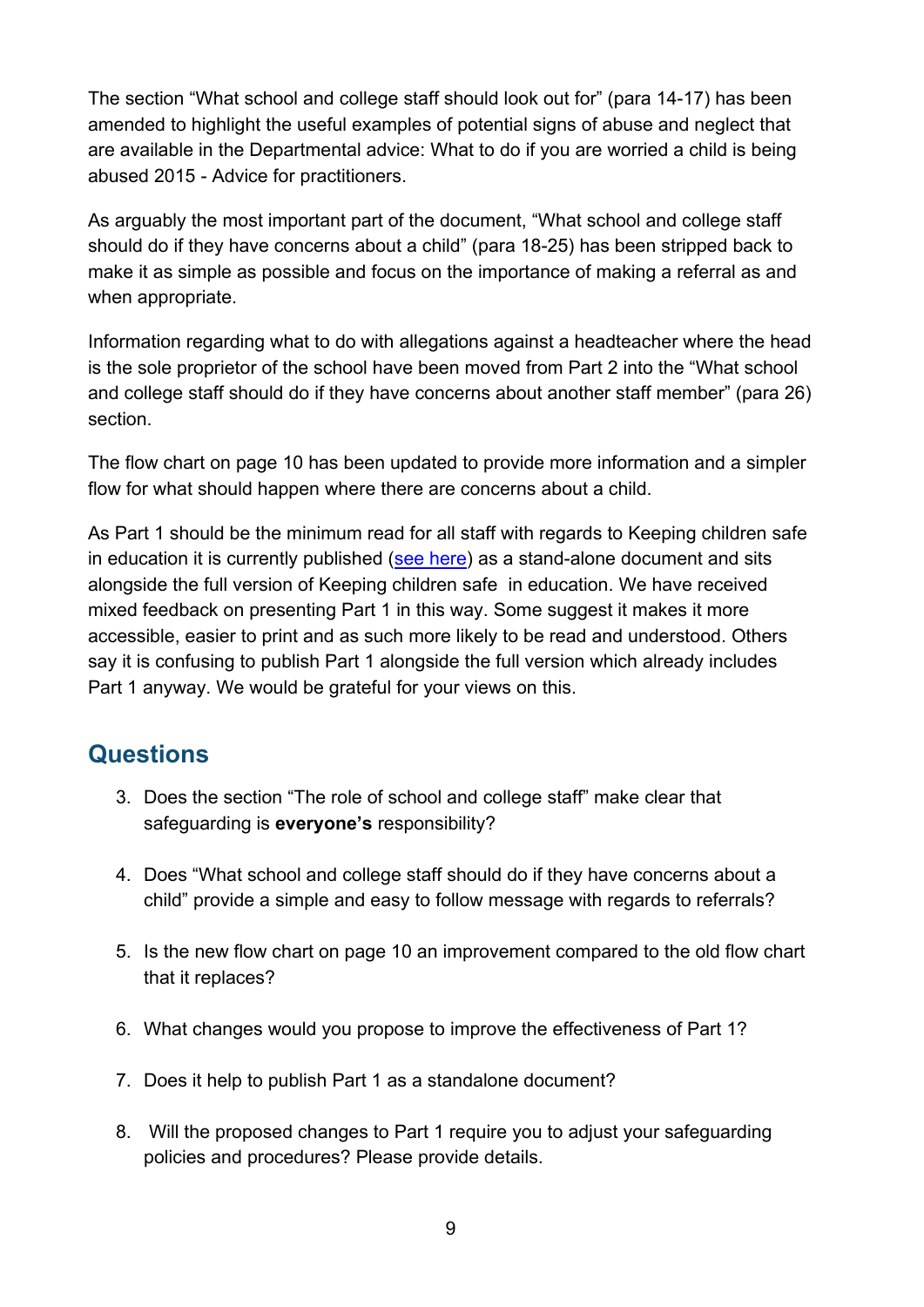## <span id="page-9-0"></span>**Part 2**

#### <span id="page-9-1"></span>**Background**

Part 2 sets out the responsibilities of the governing body, proprietor and management committee of a school or college. As such it is targeted at members of these bodies and the senior leaders, who will in many cases, be responsible for the day to day management of safeguarding.

#### <span id="page-9-2"></span>**Proposal and rationale**

A number of paragraphs have been reordered for a better flow.

In the "Safeguarding policies" section (para 60-64) clarity has been provided as to the fact that a school should have an overarching safeguarding policy and, under that policy, various other policies e.g. a child protection policy. This reflects the fact safeguarding is a broad overarching term and child protection is one of numerous branches of safeguarding.

In the "The designated safeguarding lead" section (para 65-68) clarity has been provided as to what the cover arrangements should be for this role. In addition, the requirement for training every two years has been changed to 'regular training, at appropriate intervals, as and when required, (at least annually)'. The general assumption is individual schools and colleges in conjunction with their Local Safeguarding Children Board (LSCB) are best placed to decide as and when training is required, but given how fast the safeguarding environment moves it would generally be expected that this would be at least annually and might be more often if circumstances warrant it.

In the "Inter agency working" (para 69-72) section, key LSCB documents to consider when formulating safeguarding arrangements have been included. In addition the importance of data sharing is highlighted.

A separate "Staff training" (para 73-74) section has been inserted in line with training requirements for the designated safeguarding lead as set above. Many schools have asked for a minimum requirement to be included in the statutory guidance. As with the designated safeguarding lead, our assumption is schools and colleges will already provide their staff safeguarding training at least annually We want to test this assumption.

As more classroom time and more pupil spare time is spent online a new section to cover the importance of "Online safety" (para 75-76) has been added. It is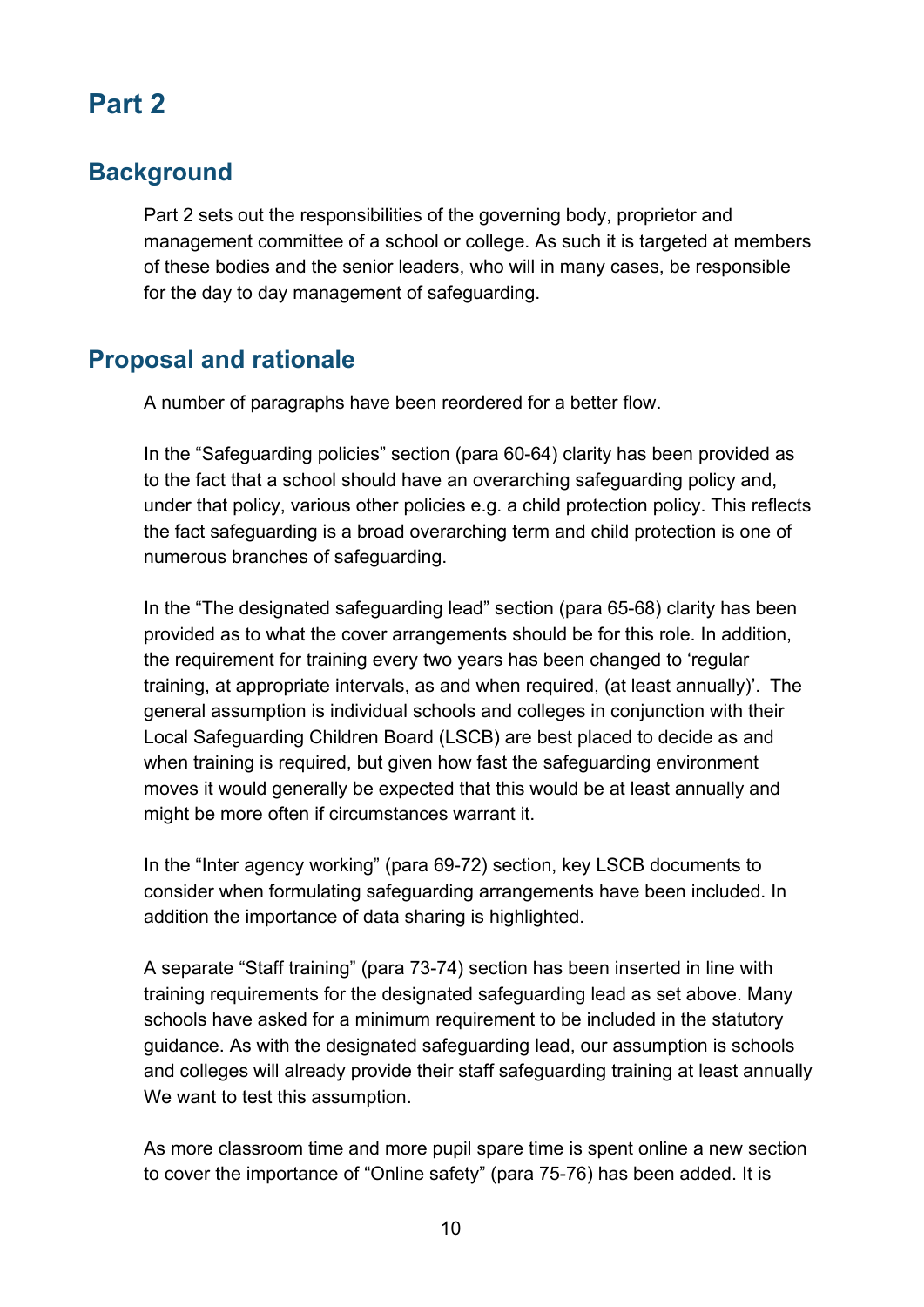essential that schools protect their children from harmful and inappropriate material online. This can include for example pornography, self-harm sites and extremist material such as Daesh propaganda and advice on how to travel to Syria. The majority of schools and colleges keep their children safe online already. However we believe including the requirement to ensure appropriate filtering and monitoring are in place, in statutory guidance, is proportional and reasonable in order to ensure **all** schools and colleges are meeting this requirement. We don't think including this requirement will create addition burdens for the vast majority of schools, as they are already doing this, but we are keen to test this assumption.

The "Opportunities to teach safeguarding" section (para 77-78) has been updated and now says governing bodies and proprieties "should **ensure**" rather than "should **consider**" that children are taught about safeguarding, including online, through teaching and learning opportunities. This is an important topic and the assumption is the vast majority of governing bodies and proprietors will already be ensuring the children in their school are suitably equipped with regards to safeguarding. But we are keen to hear views as to the change in emphasis.

The "Inspection" (para 79) section has been updated to reflect the Ofsted inspection framework.

The "Allegations of abuse made against other children" (para 86) section has been updated to reflect the fact that governing bodies and proprietors should not only have procedures in place but also ensure those procedures are reflected in policies that minimise the risk of peer on peer abuse and how allegations will be investigated and dealt with. We are keen to understand if any further information would help support governing bodies and proprietors with regards to peer on peer abuse.

The "Looked after children section" (para 91-92) has been updated to make clear that **all** schools should be aware of looked after children and the unique circumstances that surround them from a safeguarding perspective.

A new section on "Children with special educational needs and disabilities" (para 95) has been included to reflect the additional requirements that should be considered when safeguarding children with SEN and or disabilities.

#### <span id="page-10-0"></span>**Questions**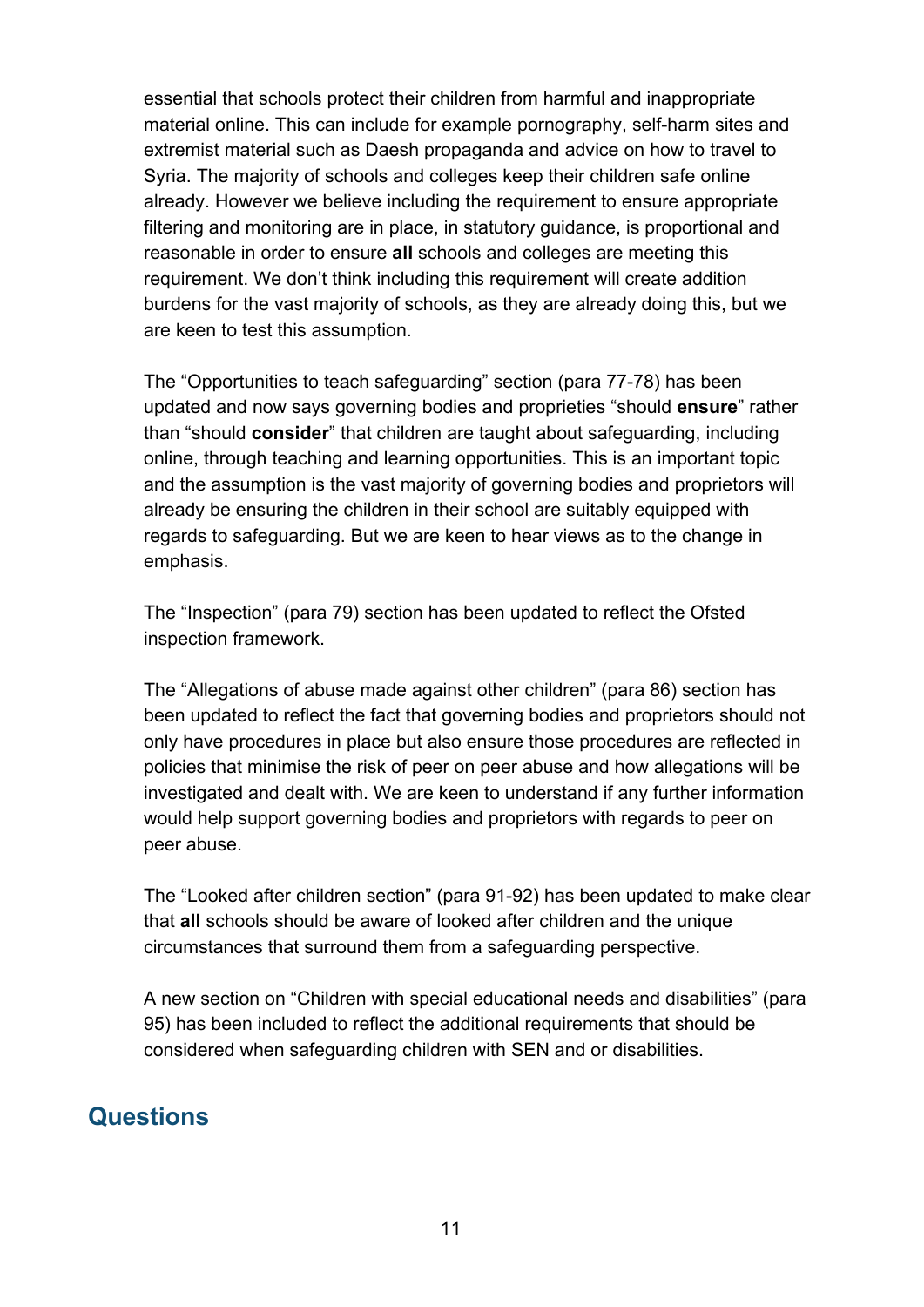- 9. Is the guidance clear as to the cover arrangements for "the designated safeguarding lead"?
- 10.Should "designated safeguarding lead" training be provided annually- as a minimum?
- 11.We are proposing staff should receive regular safeguarding refresher training, annually as a minimum. Would this result in you having to provide training more frequently?
- 12.How often do you provide training currently?
- 13.Is it reasonable to expect schools and colleges to ensure they have appropriate online filters and monitoring systems to protect children from harmful online material?
- 14.Would it help schools if online guidance/an online portal was created that set out what "appropriate" filters and monitoring systems looked like and advice as to how to satisfy themselves that they have them?
- 15.Is it reasonable to change the emphasis from "should consider" to "should ensure" with regards to teaching about safeguarding, including online?
- 16.Will the change in emphasis from "should consider" to "should ensure" lead to an increase in costs? Please provide details.
- 17.What, if any, information would help governing bodies and proprietors develop appropriate peer on peer abuse policies and procedures?
- 18.What changes would you propose to improve the effectiveness of Part 2?
- 19.Will the proposed changes to Part 2 require you to adjust your safeguarding policies and procedures? Please provide details.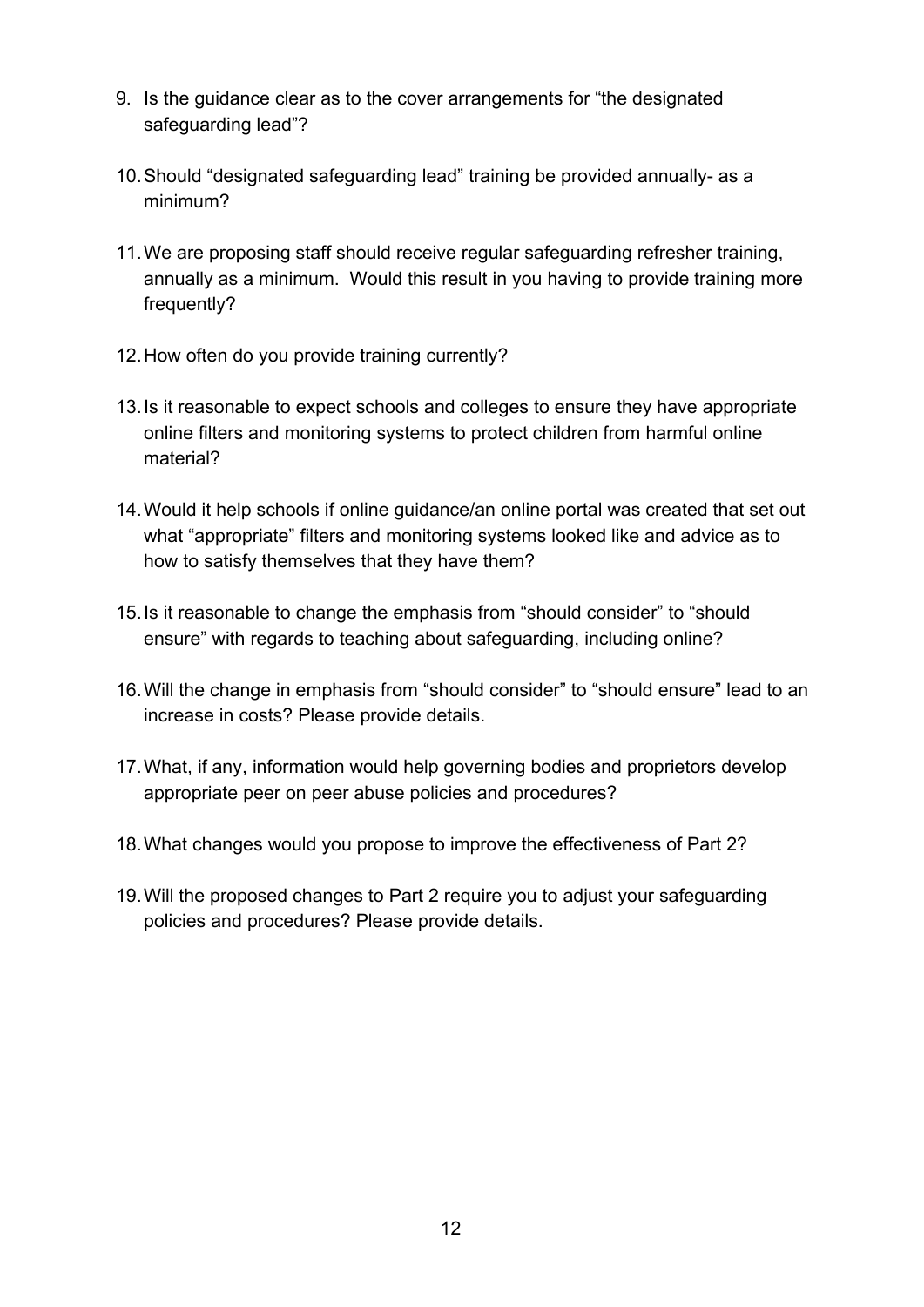# <span id="page-12-0"></span>**Annexes**

## <span id="page-12-1"></span>**Background**

Annexes provide additional detailed information that it wouldn't be appropriate to provide in the main body of the guidance.

#### <span id="page-12-2"></span>**Proposals and rationale**

The old Annex A – "Legislation" has been removed. As all the relevant regulations are listed in the guidance, this page did not add value.

The Annex (now Annex A) covering the role of the designated safeguarding lead has been updated to reflect the changes that have been made in the main guidance and to ensure the role reflects the broader guidance document accurately.

The Annex that covered boarding schools, children's homes and children staying with host families has been split (into Annex B and C) to reflect the very different nature of these topics.

The Annex covering children staying with host families (now Annex C) has been updated to provide greater clarity and further information.

Annex F- Table of changes has been included so it is clear what has changed between this proposed version of the guidance and the 2015 version.

#### <span id="page-12-3"></span>**Questions**

20.Do you have any comments on the change made to the Annexes?